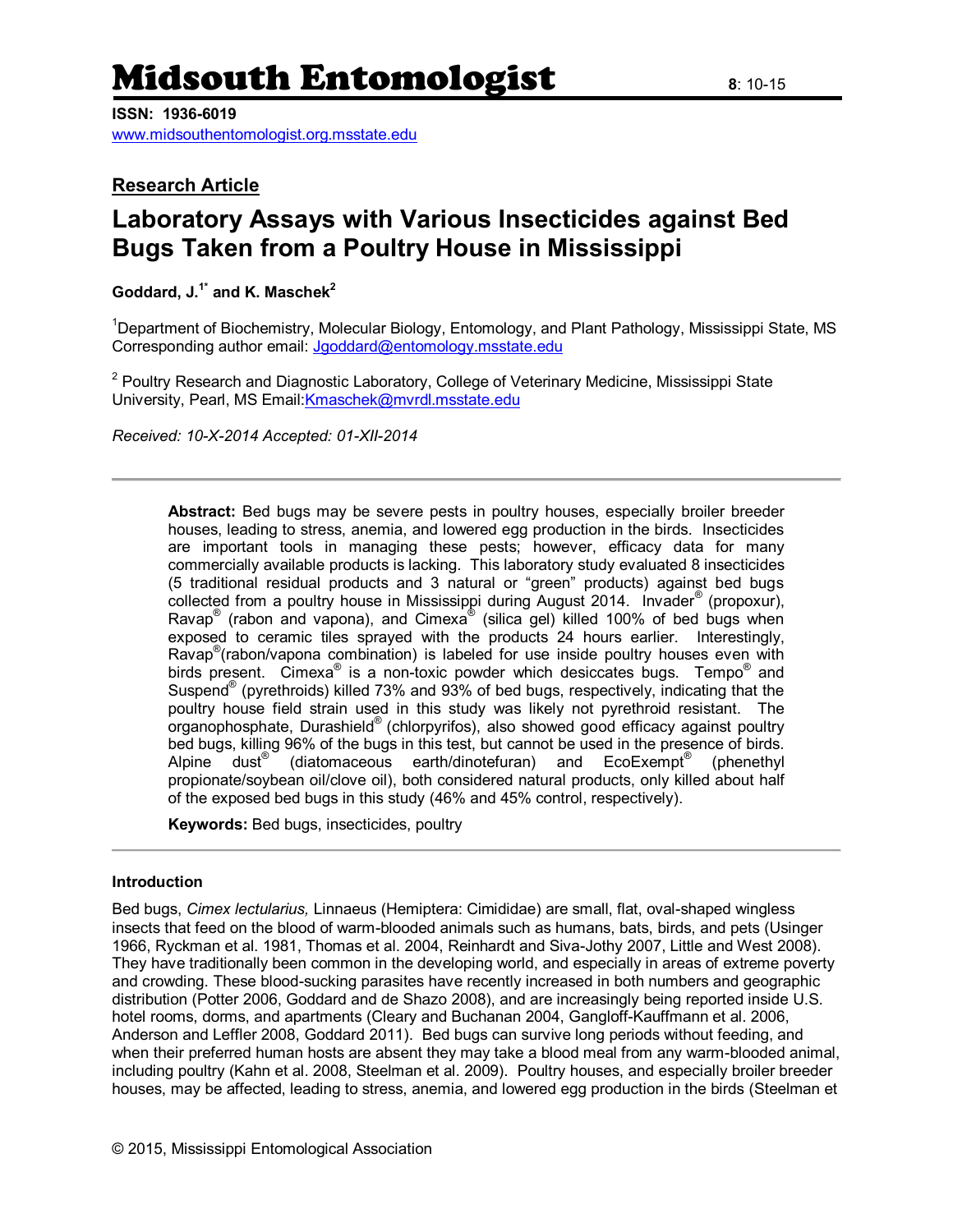al. 2009, Cater et al. 2011). This study was initiated to examine the effectiveness of several commercially available insecticides against bed bugs collected from a broiler breeder poultry house.

#### **Methods**

Eight commercially-available insecticides were used in this study (Table 1) and are all appropriately labeled for bed bug control except for Invader® (propoxur, a carbamate), which was included as a standard known to kill 100% of bed bugs (Goddard 2013). EcoExempt®, Alpine dust®, and Cimexa® are all considered low-toxicity, natural or green products. Durashield® and Ravap® are older organophosphate insecticides, while Tempo® and Suspend® are commonly used pyrethroid products. All bed bugs used in this study were field-caught from a poultry house on August 6, 2014, located near Noxapater, MS, and were used within two weeks of capture. Substrates used in this study were 4.5 cm square ceramic tiles (Lowe's Inc.) which were sprayed/dusted exactly as per pesticide label directions. They were then flipped over and the other side treated (bed bugs will invariably crawl to the underside of a substrate). Tiles were allowed to dry for 45 minutes and then placed in standard 80mm x 15mm petri dishes (Fisher Scientific Co.). Bed bugs were then placed directly on the tiles in the dishes, 20 per dish, and allowed to remain on the treated substrates for 24 hour, after which they were moved to clean plates with filter paper for another 24 hours before observation. There were 20 bed bugs used per petri dish x 9 treatments (8 treatments and 1 water control), 3 replicates of each treatment yielding a total of 540 bed bugs tested. Bed bugs were examined for mortality only – those with no leg movement were considered dead. Results were recorded and entered into an Excel spreadsheet for analysis.

#### **Results and Discussion**

All control bed bugs were alive at the time of observation, allowing for good comparisons with the treatment groups (Figure 1). Tempo® and Suspend® (the pyrethroids) killed 73% and 93% of bed bugs, respectively, indicating that the poultry house field strain used in this study was likely not pyrethroid resistant, a finding similar to that published earlier (Goddard 2013). NOTE: many populations of human dwelling-inhabiting bed bugs are highly resistant to pyrethroids (Romero et al. 2007, Gordon et al. 2014), but none of those found in Mississippi chicken houses have thus far shown any resistance (JG, unpublished data). Invader<sup>®</sup> killed 100% of bed bugs, which was not unexpected, but so did Ravap<sup>®</sup> and Cimexa<sup>®</sup>. The Ravap<sup>®</sup> result is good news in that the product is labeled for use inside poultry houses even with birds present. Other products like Durashield® and Tempo® require birds to be absent. Cimexa $^{\circ}$  is a non-toxic silica gel which dries out the bugs, and has recently been shown to hold great promise in bed bug control (Potter et al. 2014). The organophosphate, Durashield®, also showed good efficacy against poultry bed bugs, killing 96% of the bugs in this test, but as mentioned, can only be used when birds are not present. Alpine dust® and EcoExempt®, both considered natural products, only killed about half of the exposed bed bugs in this study (46% and 45% control, respectively).

Our results, although a preliminary screening only, indicate that several insecticide tools are available for poultry growers and technicians to manage bed bug populations. However, it must be noted that, although certain insecticides have been demonstrated as effective against bed bugs in a laboratory setting, eliminating or even just managing bed bug infestations in an ongoing poultry operation is extremely difficult. No one product is a magic bullet and successful bed bug control involves an integrated approach using both chemical and non-chemical methodologies.

#### **Acknowledgements**

This article has been approved for publication as a Journal Article No. J-12590 of the Mississippi Agriculture and Forestry Experiment Station, Mississippi State University.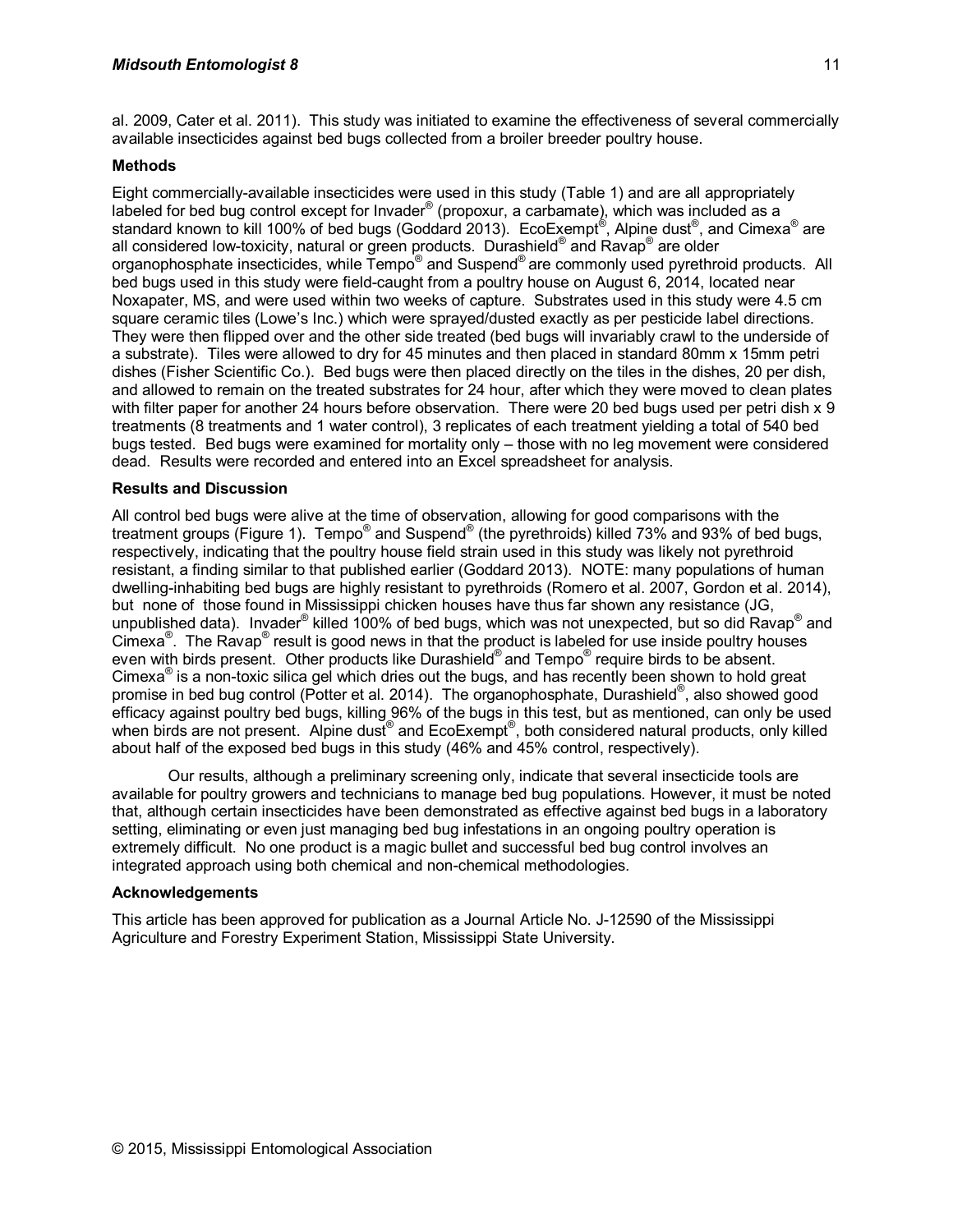- **Anderson, A. L., and K. Leffler. 2008.** Bedbug infestations in the news: a picture of an emerging public health problem in the United States. J. Environ. Hlth. 70: 24-27.
- **Cater, J., D. Magee, S. A. Hubbard, K. T. Edwards, and J. Goddard. 2011.** Severe infestation of bed bugs in a broiler-breeder house. J. Amer. Vet. Med. Assoc. 239: 919.
- **Cleary, C. J., and D. Buchanan. 2004.** Diagnosis and management of bedbugs: an emerging U.S. infestation. Nurse Pract. 29: 46-48.
- **Gangloff-Kauffmann, J., C. Hollingsworth, J. Hahn, L. Hansen, B. Kard, and M. Waldvogel. 2006.** Bed bugs in America: a pest management industry survey. Pest Control Technology Magazine, November issue, 46-60.
- **Goddard, J. 2011.** Bed bugs in Mississippi: survey of the scope, extent, and control of the problem. Midsouth Entomol. 4: 57-62.
- **Goddard, J. 2013.** Laboratory assays of various insecticides against bed bugs and their eggs. J. Entomol. Sci. 48: 1-5.
- **Goddard, J., and R. D. de Shazo. 2008.** Rapid rise in bed bug populations: the need to include them in the differential diagnosis of mysterious skin rashes. South. Med. J. 101: 854-855.
- **Gordon, J.R., M H. Goodman, M. F. Potter, and K. F. Haynes. 2014.** Trouble brewing for insecticides. Pest Control Technology Magazine, June issue, pp. 73-80.
- **Kahn, C. M., S. Line, and S. E. Aiello [eds.]. 2008.** Merck Veterinary Manual. Merck and Co., Whitehouse Station, NJ.
- **Little, S. E., and M. D. West. 2008.** Home infestation with *Cimex lectularius*, the common bed bug, affecting both dog and client (Abstract No. 61). Amer. Assoc. Vet. Parasitol. Annual Meeting, New Orleans, LA, July 19-22
- **Potter, M. F. 2006.** The perfect storm: an extension view on bed bugs. Am. Entomol. 52: 102-104.
- **Potter, M. F., K. F. Haynes, J. R. Gordon, L. Washburn, M. Washburn, and T. Hardin. 2014.** Silica gel: a better bed bug desiccant. Pest Control Technology Magazine, August issue, pp. 76-84.

**Reinhardt, K., and M. T. Siva-Jothy. 2007.** Biology of the bed bugs. Ann. Rev. Entomol. 52: 351-374.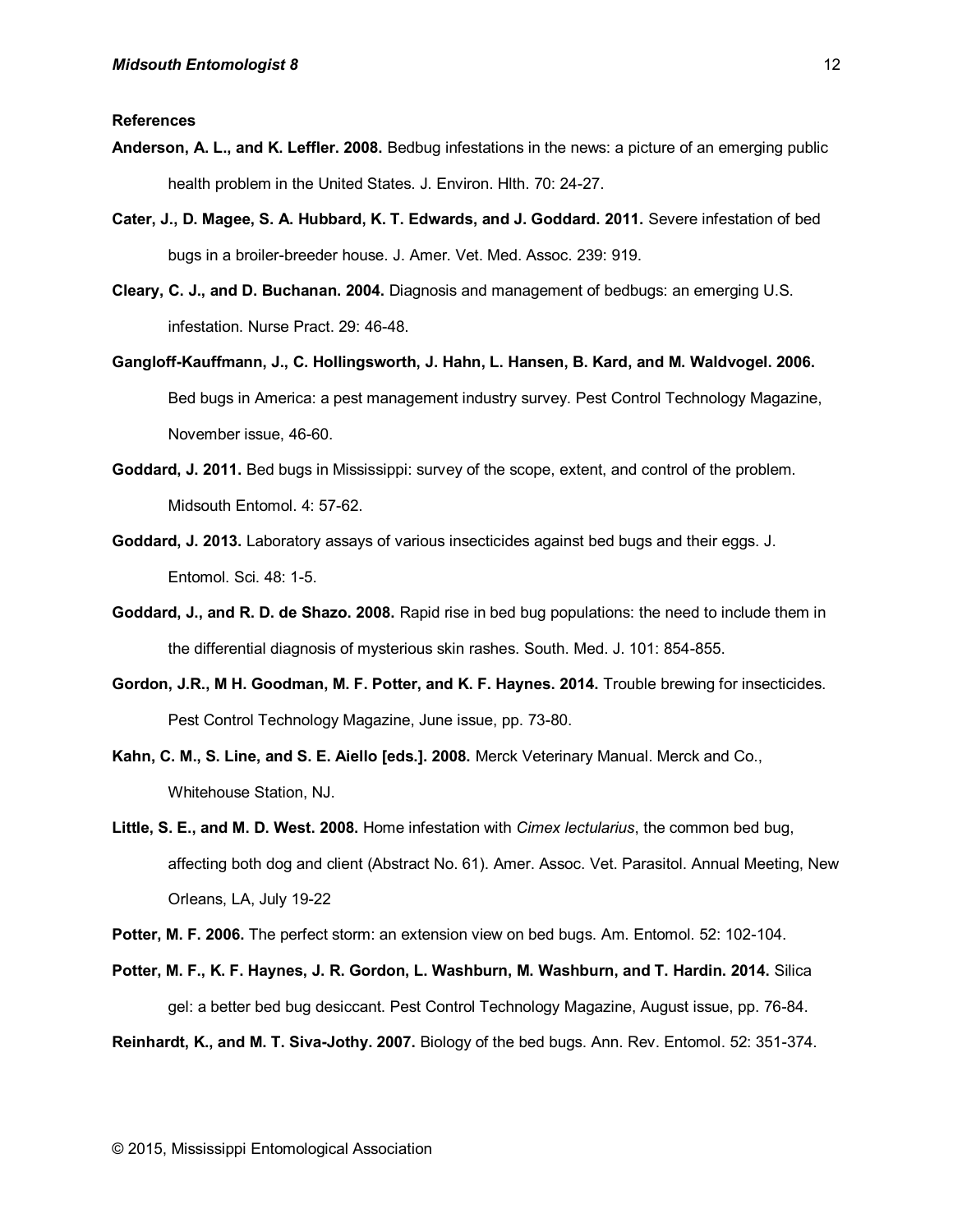- **Romero, A., M. F. Potter, D. A. Potter, and K. F. Haynes. 2007.** Insecticide resistance in the bed bug: a factor in the pest's sudden resurgence? J Med Entomol 44: 175-8.
- **Ryckman, R. E., D. G. Bently, and E. F. Archbold. 1981.** The Cimicidae of the Americas and Oceanic Islands, a checklist and bibliography. Bull. Soc. Vector Ecol. 6: 93-142.
- **Steelman, C. D., A. L. Szalanski, R. Trout, J. A. McKern, C. Solorzano, and J. W. Austin. 2009.** Susceptibility of the bed bug *Cimex lectularius* L. (Heteroptera: Cimicidae) collected in poultry production facilities to selected insecticides. J. Agri. Urban Entomol. 25: 41-51.
- **Thomas, I., G. G. Kihiczak, and R. A. Schwartz. 2004.** Bedbug bites: a review. Int. J. Dermatol. 43: 430- 459.
- **Usinger, R. L. 1966.** Monograph of Cimicidae. Entomological Society of America, Thomas Say Foundation College Park, MD.

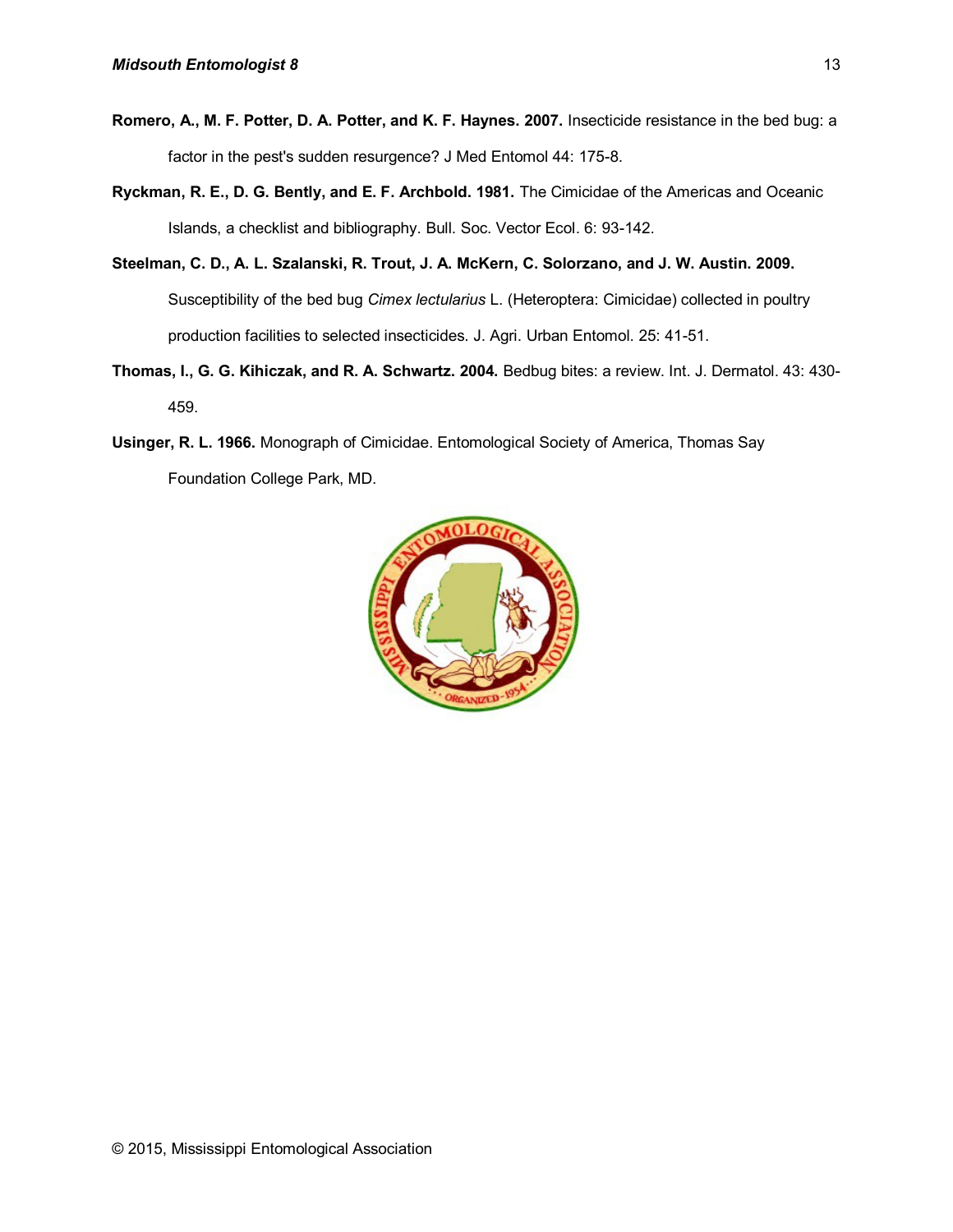|  | Table 1. Insecticides used in the study. |  |  |  |
|--|------------------------------------------|--|--|--|
|--|------------------------------------------|--|--|--|

| <b>Product</b>               | % Active ingredients         | How applied                   |
|------------------------------|------------------------------|-------------------------------|
| Alpine dust (BASF Corp.)     | Diatomaceous earth and       | 0.32 oz per 10 $\text{ft}^2$  |
|                              | Dinotefuran 0.25%            |                               |
| Suspend SC (Bayer Corp.)     | Deltamethrin 4.75%           | 1.5 oz per gallon, 1 gallon   |
|                              |                              | per 1,000 ft <sup>2</sup>     |
| Cimexa (Rockwell Labs)       | 100% Amorphous silica gel    | 2 oz per 100 $\text{ft}^2$    |
| Tempo SC Ultra (Bayer Corp.) | B-Cyfluthrin 11.8%           | 0.54 fl oz per gallon;        |
|                              |                              | general surface application,  |
|                              |                              | fan spray                     |
| Durashield (BASF Corp.)      | Chlorpyrifos 20.0%           | 5 fl oz per gallon, 1 gal per |
|                              |                              | 1,000 $ft^2$                  |
| Invader (FMC Corp.)          | Propoxur 1.0%                | Per label, "crawling pests, 1 |
|                              |                              | sec spray per spot"           |
| Ravap E.C. (Bayer Corp.)     | Rabon 23.0%; Vapona 5.3%     | 5 fl oz per gallon, 1 gal per |
|                              |                              | 150 $ft^2$                    |
| EcoExempt D (EcoSmart        | 2-Phenethyl propionate 4.5%; | 2 oz per 100 ft $^2$          |
| Technologies)                | Soybean oil 2.0%; Clove oil  |                               |
|                              | 1.75%                        |                               |